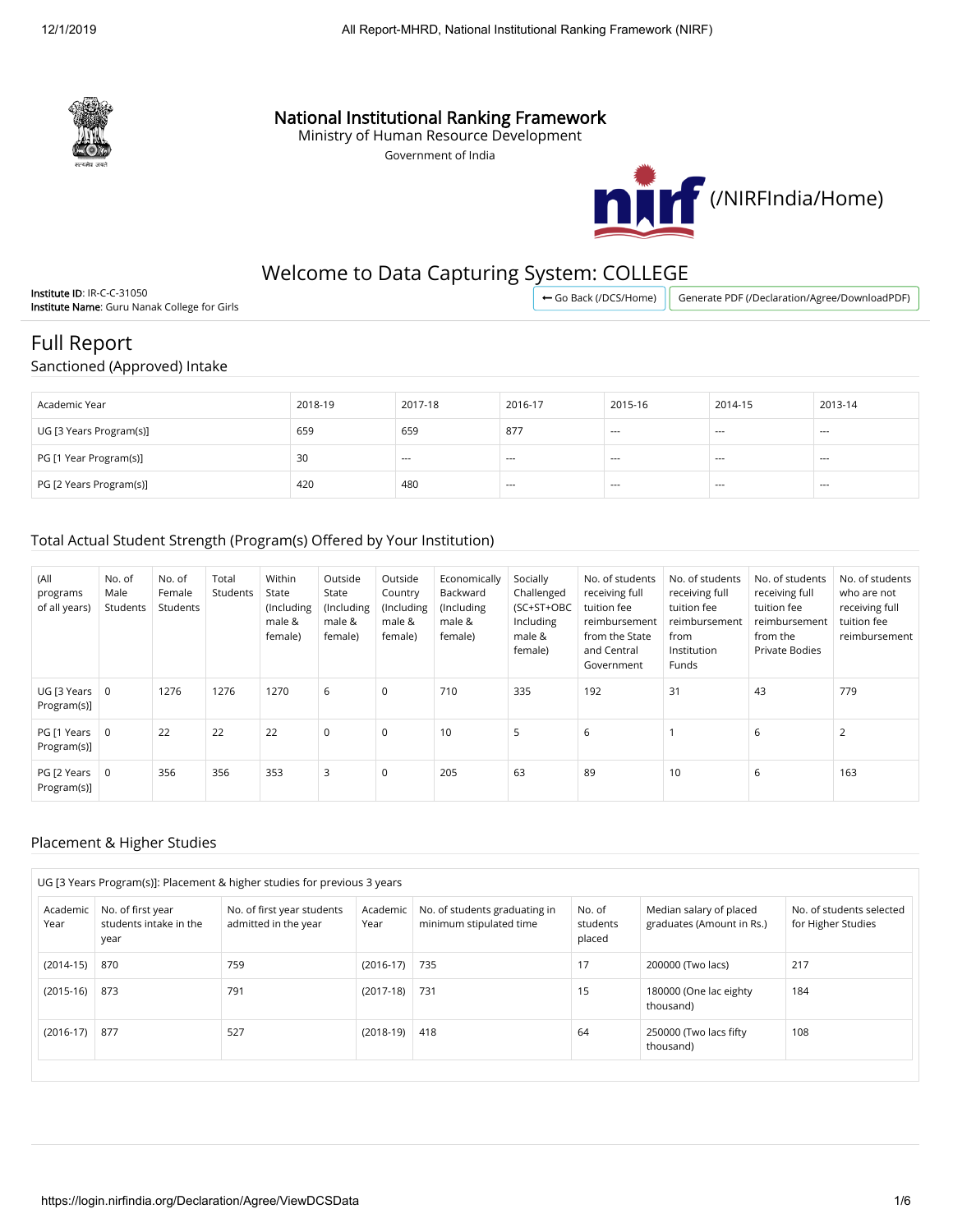|                  | PG [1 year Program]: Placement & higher studies for previous 3 years |                                                    |                  |                                                          |                              |                                                      |                                                |  |  |  |  |  |
|------------------|----------------------------------------------------------------------|----------------------------------------------------|------------------|----------------------------------------------------------|------------------------------|------------------------------------------------------|------------------------------------------------|--|--|--|--|--|
| Academic<br>Year | No. of first year<br>students intake in the<br>year                  | No. of first year students<br>admitted in the year | Academic<br>Year | No. of students graduating in<br>minimum stipulated time | No. of<br>students<br>placed | Median salary of placed<br>graduates (Amount in Rs.) | No. of students selected<br>for Higher Studies |  |  |  |  |  |
| $(2016-17)$      | 30                                                                   | 6                                                  | $(2016-17)$ 6    |                                                          |                              | 120000 (One lac twenty<br>thousand)                  | 2                                              |  |  |  |  |  |
| $(2017-18)$      | 30                                                                   |                                                    | $(2017-18)$ 5    |                                                          |                              | 144000 (One lac forty four<br>thousand)              |                                                |  |  |  |  |  |
| $(2018-19)$      | 30                                                                   |                                                    | $(2018-19)$ 11   |                                                          |                              | 96000 (ninety six thousand)                          |                                                |  |  |  |  |  |

#### PG [2 Years Program(s)]: Placement & higher studies for previous 3 years

| Academic<br>Year | No. of first year<br>students intake in the<br>year | No. of first year students<br>admitted in the year | Academic<br>Year | No. of students graduating in<br>minimum stipulated time | No. of<br>students<br>placed | Median salary of placed<br>graduates (Amount in Rs.) | No. of students selected<br>for Higher Studies |
|------------------|-----------------------------------------------------|----------------------------------------------------|------------------|----------------------------------------------------------|------------------------------|------------------------------------------------------|------------------------------------------------|
| $(2015-16)$      | 400                                                 | 295                                                | $(2016-17)$      | 290                                                      | 18                           | 210000 (Twolacs ten<br>thousand)                     | 24                                             |
| $(2016-17)$      | 400                                                 | 240                                                | $(2017-18)$      | 235                                                      | 23                           | 200000 (Two lacs)                                    | 22                                             |
| $(2017-18)$      | 480                                                 | 213                                                | $(2018-19)$      | 205                                                      | 30                           | 240000 (Two lac forty<br>thousand)                   | 32                                             |

## Financial Resources: Utilised Amount for the Capital & Operational expenditure for previous 3 years

| Financial Year                                                                                                                                                                                  | 2018-19                                                                               | 2017-18                                                           | 2016-17                                                                                |
|-------------------------------------------------------------------------------------------------------------------------------------------------------------------------------------------------|---------------------------------------------------------------------------------------|-------------------------------------------------------------------|----------------------------------------------------------------------------------------|
|                                                                                                                                                                                                 | <b>Utilised Amount</b>                                                                | <b>Utilised Amount</b>                                            | <b>Utilised Amount</b>                                                                 |
| Annual Capital Expenditure on Academic Activities and Resources (excluding expenditure on buildings)                                                                                            |                                                                                       |                                                                   |                                                                                        |
| Library                                                                                                                                                                                         | 267074 (Two lacs sixty seven thous<br>ands seventy four)                              | 231580 (Two lacs thirty one thousa<br>nd five hundred eighty)     | 334842 (Three lacs thirty four thou<br>sands eight hundred forty two)                  |
| New Equipment for Laboratories                                                                                                                                                                  | 1020737 (Ten lacs twenty thousan<br>ds seven hundred thirty seven)                    | 463160 (Four lacs sixty three thous<br>and one hundred sixty)     | 459774 (Four lacs fifty nine thousa<br>nd seven hundred seventy four)                  |
| Other expenditure on creation of Capital Assets (excluding expenditure<br>on Land and Building)                                                                                                 | 363914 (Three lacs sixty three thou<br>sand nine hundred fourteen)                    | 1451900 (one crore forty five lacs o<br>ne thousand nine hundred) | 973547 (nine lacs seventy three th<br>ousand five hundred forty seven)                 |
| Annual Operational Expenditure                                                                                                                                                                  |                                                                                       |                                                                   |                                                                                        |
| Salaries (Teaching and Non Teaching staff)                                                                                                                                                      | 47216235 (Four crores seventy two<br>lacs sixteen thousand two hundred<br>thiry five) | 231580 (Two lacs thirty one thousa<br>nd five hundred eighty)     | 334842 (Three lacs thirty four thou<br>sand eight hundred forty two)                   |
| Maintenance of Academic Infrastructure or consumables and other<br>running expenditures (excluding maintenance of hostels and allied<br>services, rent of the building, depreciation cost, etc) | 11753008 (one crore seventeen lac<br>s fifty three thousand eight)                    | 14655003 (one crore forty six lacs f<br>ifty five thousand three) | 16811882 (one crore sixty eight lac<br>s eleven thousand eight hundred e<br>ighty two) |
| Seminars / Conferences / Workshops etc.                                                                                                                                                         | 200487 (Two lacs four hundred eig<br>hty seven)                                       | 191831 (one lac ninty one thousan<br>d eight hundred thirty one)  | 150945 (one lac fifty thousand nine<br>hundred forty five)                             |

#### Accreditation

#### NAAC Accreditation

1. Does your institute have a valid NAAC Accreditation? YES

| Valid from | Valid upto | Grade |
|------------|------------|-------|
| 30-10-2017 | 29-10-2022 | 3.02  |
|            |            | .     |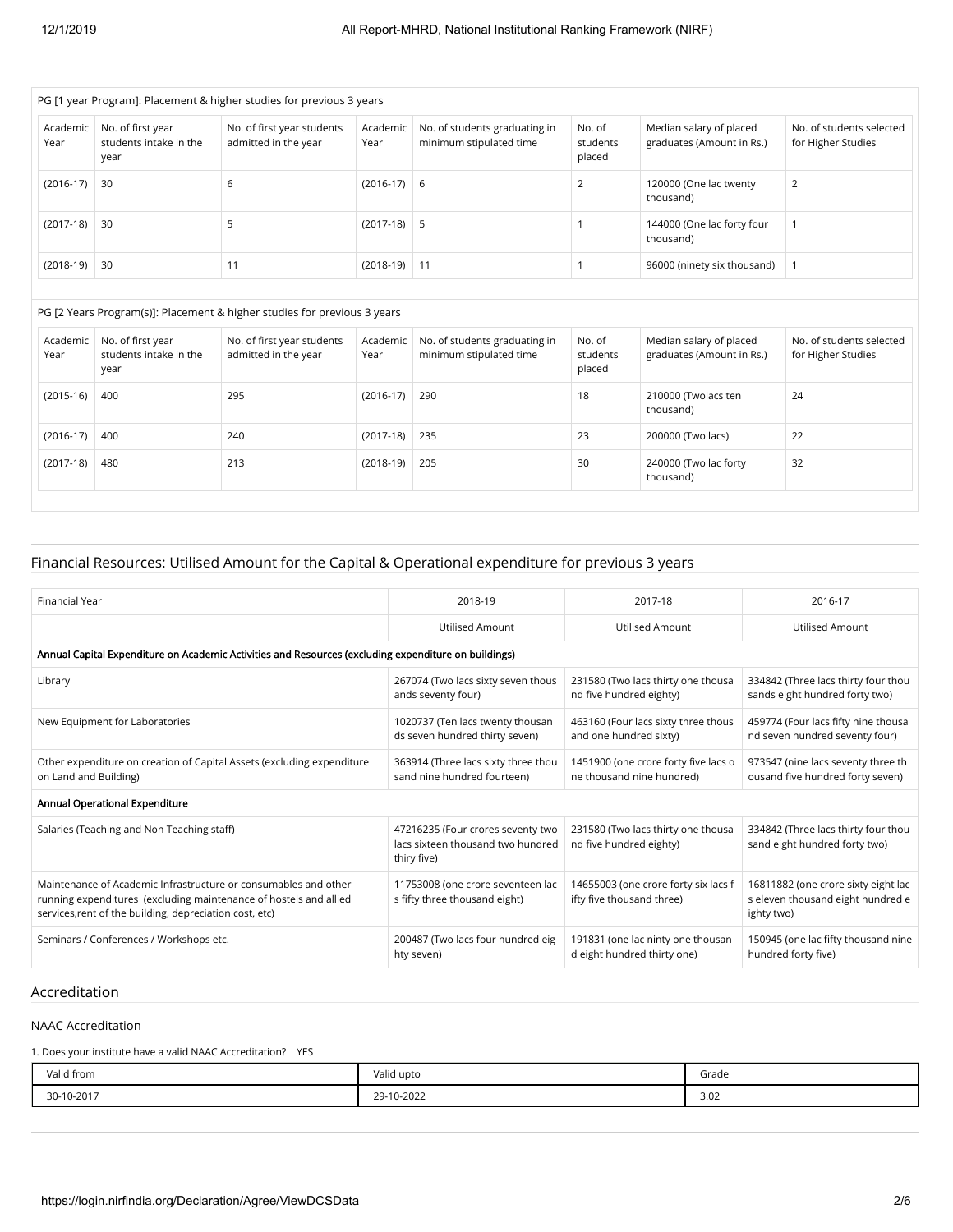#### Village Adoption

Have your institute adopted any village under Unnat Bharat Scheme? YES

#### PCS Facilities: Facilities of physically challenged students

| 1. Do your institution buildings have Lifts/Ramps?                                                                                                        | Yes, more than 40% of the<br>buildings |
|-----------------------------------------------------------------------------------------------------------------------------------------------------------|----------------------------------------|
| 2. Do your institution have provision for walking aids, includingwheelchairs and transportation from one building to another for handicapped<br>students? | Yes                                    |
| 3. Do your institution buildings have specially designed toilets for handicapped students?                                                                | Yes, more than 40% of the<br>buildings |

## Awards Details

1.How many faculty member of your institution have received highly reputed national/international awards/recognition from central government agencies in the previous academic year (2018-19).

0

2.How many students of your institution have won international awards in the previous academic year (2018-19). 0

#### Faculty Details

| Srno           | Name                   | Age | Designation                | Gender | Qualification | Experience (In<br>Months) | Is Associated<br>Last Year | Currently working with<br>institution? | Joining<br>Date     | Leaving<br>Date          | Association<br>type    |
|----------------|------------------------|-----|----------------------------|--------|---------------|---------------------------|----------------------------|----------------------------------------|---------------------|--------------------------|------------------------|
| $\mathbf{1}$   | Ms Anshu               | 59  | Associate Professor        | Female | M.A           | 444                       | Yes                        | Yes                                    | $01 - 09 -$<br>1982 | $\overline{\phantom{a}}$ | Regular                |
| 2              | Ms Gurbinder<br>Kaur   | 36  | Assistant Professor        | Female | M.A           | 36                        | Yes                        | Yes                                    | $20-07-$<br>2015    | $\overline{\phantom{a}}$ | Adhoc /<br>Contractual |
| 3              | Dr Sakshi              | 28  | <b>Assistant Professor</b> | Female | Ph.D          | 71                        | Yes                        | Yes                                    | $20 - 05 -$<br>2017 | $\overline{a}$           | Regular                |
| 4              | Dr Harpreet Kaur       | 33  | Assistant Professor        | Female | Ph.D          | 75                        | Yes                        | Yes                                    | $01-07-$<br>2013    | $\overline{\phantom{a}}$ | Regular                |
| 5              | Ms Satbir Kaur         | 35  | Assistant Professor        | Female | M. Phil       | 26                        | Yes                        | Yes                                    | $01 - 08 -$<br>2017 | $\overline{a}$           | Adhoc /<br>Contractual |
| 6              | Ms Ripandeep<br>Kaur   | 29  | <b>Assistant Professor</b> | Female | M.Sc.         | 26                        | Yes                        | Yes                                    | $01 - 08 -$<br>2017 | $\overline{\phantom{a}}$ | Other                  |
| $\overline{7}$ | Ms Shaveta<br>dargan   | 39  | <b>Assistant Professor</b> | Female | M. Phil       | 198                       | Yes                        | Yes                                    | $05-07-$<br>2006    | $\overline{\phantom{a}}$ | Regular                |
| 8              | Ms Arshdeep<br>Kaur    | 30  | <b>Assistant Professor</b> | Female | M.Sc.         | 26                        | Yes                        | Yes                                    | $01 - 08 -$<br>2017 | $\overline{a}$           | Adhoc /<br>Contractual |
| 9              | Dr Sukhwinder<br>Singh | 45  | <b>Assistant Professor</b> | Male   | <b>NET</b>    | 228                       | Yes                        | Yes                                    | $21 - 07 -$<br>2005 | $\overline{\phantom{a}}$ | Regular                |
| 10             | Dr Sandeep Kaur        | 32  | <b>Assistant Professor</b> | Female | <b>NET</b>    | 60                        | Yes                        | Yes                                    | 24-07-<br>2013      | $\overline{a}$           | Regular                |
| 11             | Ms Jaskranbir<br>Kaur  | 28  | Assistant Professor        | Female | M.Sc.         | 26                        | Yes                        | Yes                                    | $01 - 08 -$<br>2017 | $\overline{\phantom{a}}$ | Adhoc/<br>Contractual  |
| 12             | Dr Bali Bhadur         | 38  | <b>Assistant Professor</b> | Male   | Ph.D          | 147                       | Yes                        | Yes                                    | $11-07-$<br>2007    | $\overline{a}$           | Regular                |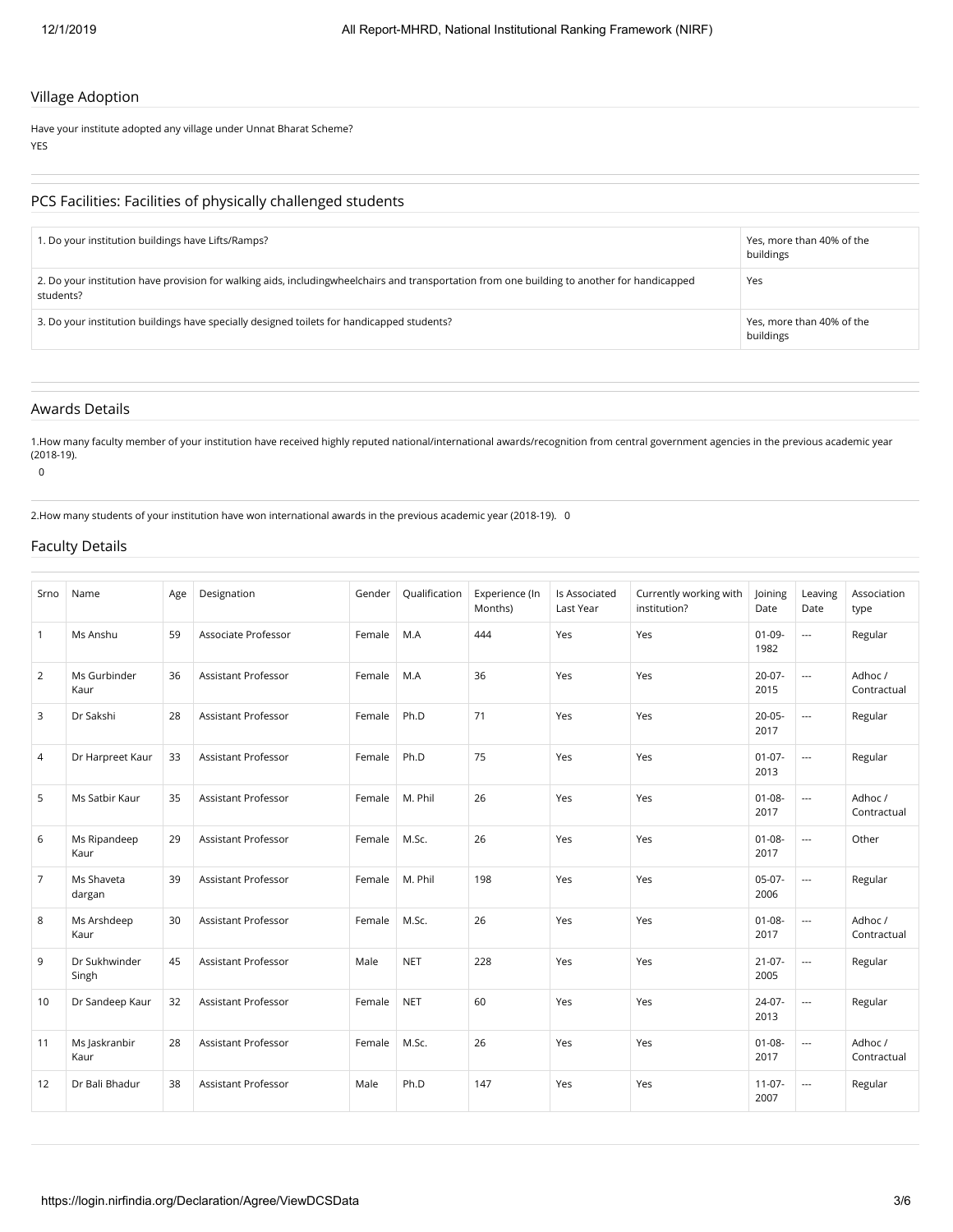| 13 | Dr Neeraj Gupta              | 50 | Assistant Professor                              | Female | Ph.D       | 160 | Yes | Yes | $07-07-$<br>2006    | $\overline{\phantom{a}}$ | Regular                |
|----|------------------------------|----|--------------------------------------------------|--------|------------|-----|-----|-----|---------------------|--------------------------|------------------------|
| 14 | Dr Tejinder Kaur<br>Dhaliwal | 55 | Dean / Principal / Director /<br>Vice Chancellor | Female | Ph.D       | 280 | Yes | Yes | 23-08-<br>2002      | ---                      | Regular                |
| 15 | Ms Monika garg               | 38 | <b>Assistant Professor</b>                       | Female | <b>NET</b> | 124 | Yes | Yes | $20 - 07 -$<br>2009 |                          | Regular                |
| 16 | Ms Rupinder kaur             | 34 | Assistant Professor                              | Female | <b>NET</b> | 50  | Yes | Yes | 04-09-<br>2015      | $\sim$                   | Regular                |
| 17 | Ms Harpreet Kaur             | 25 | Assistant Professor                              | Female | M.Sc.      | 14  | Yes | Yes | $01 - 08 -$<br>2018 | ---                      | Adhoc /<br>Contractual |
| 18 | Dr Prabhjeet Kaur            | 34 | Assistant Professor                              | Female | Ph.D       | 79  | Yes | Yes | 23-09-<br>2014      |                          | Regular                |
| 19 | Ms Richa                     | 24 | Assistant Professor                              | Female | M.COM      | 16  | Yes | Yes | $23-07-$<br>2018    | ---                      | Adhoc /<br>Contractual |
| 20 | MS Lakhveer Kaur             | 29 | Assistant Professor                              | Female | M.A        | 64  | Yes | Yes | 14-07-<br>2014      | ---                      | Adhoc /<br>Contractual |
| 21 | Ms Kirandeesh<br>Kaur        | 31 | <b>Assistant Professor</b>                       | Male   | M.Sc.      | 98  | Yes | Yes | 27-09-<br>2011      | $\cdots$                 | Regular                |
| 22 | Dr Mandeep Kaur              | 45 | Assistant Professor                              | Female | Ph.D       | 132 | Yes | Yes | 31-08-<br>2014      | ---                      | Regular                |
| 23 | Ms Rajveer jaur              | 25 | <b>Assistant Professor</b>                       | Female | M.Sc(Phy)  | 27  | Yes | Yes | 18-07-<br>2017      |                          | Regular                |
| 24 | Ms Amanpreet<br>kaur         | 35 | Assistant Professor                              | Female | M. Phil    | 166 | Yes | Yes | 09-07-<br>2007      | $\sim$                   | Regular                |
| 25 | Dr Rana Baljinder<br>Kaur    | 50 | Assistant Professor                              | Female | Ph.D       | 312 | Yes | Yes | $01-09-$<br>2003    | $\overline{\phantom{a}}$ | Regular                |
| 26 | Ms Paramjt Kaur              | 47 | Assistant Professor                              | Female | M. Phil    | 132 | Yes | Yes | 24-08-<br>2008      | ---                      | Adhoc /<br>Contractual |
| 27 | Ms Navneet Rana              | 35 | Assistant Professor                              | Female | M. Phil    | 130 | Yes | Yes | 03-09-<br>2014      |                          | Regular                |
| 28 | Ms Narinder Kaur             | 35 | Assistant Professor                              | Female | M. Phil    | 160 | Yes | Yes | 04-08-<br>2009      | ---                      | Adhoc /<br>Contractual |
| 29 | Dr Neena Mehta               | 50 | Assistant Professor                              | Female | Ph.D       | 242 | Yes | Yes | $01-09-$<br>2003    | $\overline{\phantom{a}}$ | Regular                |
| 30 | Dr Jasjeet Kaur              | 57 | Associate Professor                              | Female | Ph.D       | 312 | Yes | Yes | $10-09-$<br>1993    | ---                      | Regular                |
| 31 | Ms Varinder Kaur             | 36 | Assistant Professor                              | Female | M.A        | 30  | Yes | Yes | $01 - 08 -$<br>2017 | $\overline{\phantom{a}}$ | Adhoc /<br>Contractual |
| 32 | Ms Seema Rani                | 33 | Assistant Professor                              | Female | <b>NET</b> | 59  | Yes | Yes | $27 - 11 -$<br>2014 | $\overline{\phantom{a}}$ | Regular                |
| 33 | Ms Dilpreet Kaur             | 24 | Assistant Professor                              | Female | M.Sc(Phy)  | 12  | No  | Yes | 07-08-<br>2018      | $\overline{\phantom{a}}$ | Adhoc /<br>Contractual |
| 34 | Mr Gurjot Singh              | 31 | <b>Assistant Professor</b>                       | Male   | Ph.D       | 12  | No  | Yes | 23-07-<br>2018      | $\hspace{0.05cm} \ldots$ | Adhoc /<br>Contractual |
| 35 | Ms Manider Kaur              | 31 | Assistant Professor                              | Female | M.A        | 60  | Yes | Yes | 28-07-<br>2014      | $\overline{\phantom{a}}$ | Adhoc /<br>Contractual |
| 36 | Ms Amandeep<br>Kaur          | 30 | Assistant Professor                              | Female | <b>NET</b> | 12  | No  | Yes | 24-07-<br>2018      | $\overline{\phantom{a}}$ | Adhoc /<br>Contractual |
| 37 | Dr Neeta Kumari              | 43 | Assistant Professor                              | Female | Ph.D       | 130 | Yes | Yes | $01-07-$<br>2013    | $\hspace{0.05cm} \ldots$ | Regular                |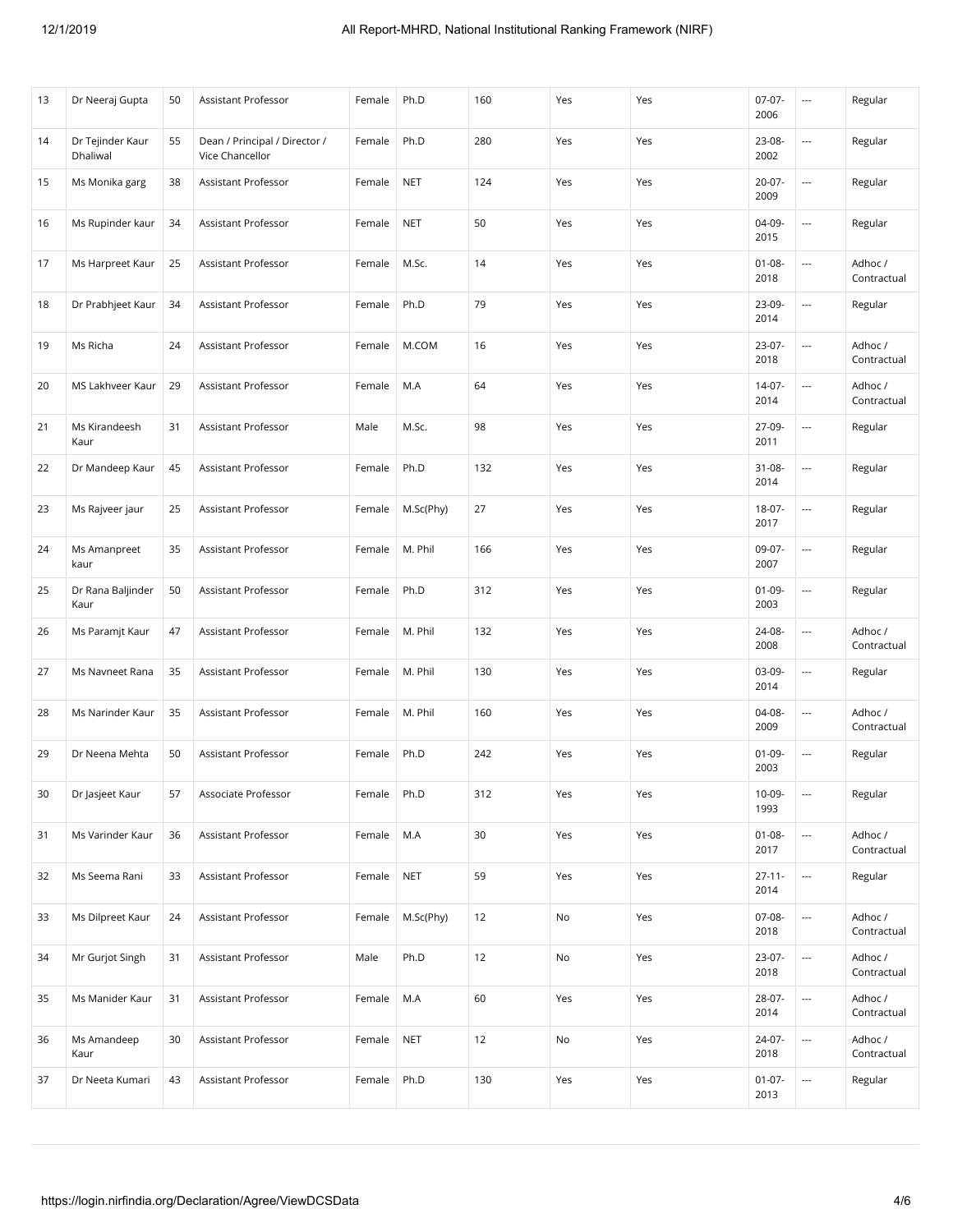| 38 | Ms Ramandeep<br>Kaur    | 32 | Assistant Professor        | Female | M.A        | 24  | Yes | Yes | $01 - 01 -$<br>2017 | ---                      | Other                  |
|----|-------------------------|----|----------------------------|--------|------------|-----|-----|-----|---------------------|--------------------------|------------------------|
| 39 | Ms Rimpjeet Kaur        | 28 | <b>Assistant Professor</b> | Female | <b>NET</b> | 74  | Yes | Yes | 27-08-<br>2014      | $\overline{\phantom{a}}$ | Regular                |
| 40 | Ms Sharanjeet<br>Kaur   | 32 | Assistant Professor        | Female | M.Sc.      | 75  | Yes | Yes | 19-07-<br>2013      |                          | Regular                |
| 41 | Ms Kanika               | 25 | Assistant Professor        | Female | M.Sc(Phy)  | 24  | Yes | Yes | $01 - 08 -$<br>2017 | $\sim$                   | Other                  |
| 42 | Ms Amandeep<br>kaur     | 35 | <b>Assistant Professor</b> | Female | M. Phil    | 30  | Yes | Yes | 08-08-<br>2017      | ---                      | Adhoc /<br>Contractual |
| 43 | Dr Sunil Kumar          | 41 | Assistant Professor        | Male   | Ph.D       | 200 | Yes | Yes | $05-07-$<br>2008    | $\hspace{0.05cm} \ldots$ | Regular                |
| 44 | Ms Arti Sharma          | 34 | Assistant Professor        | Female | <b>NET</b> | 123 | Yes | Yes | $06-07-$<br>2009    | ---                      | Regular                |
| 45 | Dr Mandeep Kaur         | 42 | Assistant Professor        | Female | Ph.D       | 192 | Yes | Yes | 20-07-<br>2009      | ---                      | Regular                |
| 46 | Ms Amritpal Kaur        | 34 | Assistant Professor        | Female | <b>NET</b> | 60  | Yes | Yes | $16-07-$<br>2015    | $\cdots$                 | Adhoc /<br>Contractual |
| 47 | Ms Rajdeep Kaur         | 27 | <b>Assistant Professor</b> | Female | M.Sc.      | 24  | Yes | Yes | $01 - 08 -$<br>2017 | $\overline{\phantom{a}}$ | Adhoc /<br>Contractual |
| 48 | Dr Navneet Saini        | 36 | <b>Assistant Professor</b> | Female | M. Phil    | 88  | Yes | Yes | 27-06-<br>2012      |                          | Regular                |
| 49 | MS Payaldeep<br>Kaur    | 30 | Assistant Professor        | Female | M.A        | 24  | Yes | Yes | $01 - 08 -$<br>2017 | $\overline{\phantom{a}}$ | Adhoc /<br>Contractual |
| 50 | Ms Ruchi Kalra          | 39 | Assistant Professor        | Female | <b>NET</b> | 108 | Yes | Yes | $16-07-$<br>2010    | $\overline{\phantom{a}}$ | Regular                |
| 51 | Ms sondeep kaur         | 29 | Assistant Professor        | Female | <b>NET</b> | 106 | Yes | Yes | $10-01 -$<br>2014   | $\overline{\phantom{a}}$ | Regular                |
| 52 | Ms Roohi                | 37 | Assistant Professor        | Female | <b>NET</b> | 99  | Yes | Yes | $07-07-$<br>2017    |                          | Regular                |
| 53 | Ms Navpreet Kaur        | 31 | Assistant Professor        | Female | M.Sc.      | 12  | Yes | Yes | 14-07-<br>2018      | ---                      | Adhoc /<br>Contractual |
| 54 | Ms Vanita               | 26 | Assistant Professor        | Female | M.Sc.      | 12  | Yes | Yes | $21 - 07 -$<br>2018 | ---                      | Adhoc /<br>Contractual |
| 55 | Ms Kamaljeet<br>Kaur    | 26 | Assistant Professor        | Female | <b>MCA</b> | 12  | Yes | Yes | 24-07-<br>2018      |                          | Adhoc /<br>Contractual |
| 56 | Ms Gurjot Kaur          | 30 | Assistant Professor        | Female | M.Sc.      | 12  | Yes | Yes | 23-08-<br>2018      | $\overline{\phantom{a}}$ | Adhoc/<br>Contractual  |
| 57 | Dr Sandeep Kaur         | 35 | <b>Assistant Professor</b> | Female | Ph.D       | 60  | Yes | Yes | $20 - 10 -$<br>2015 | $\overline{\phantom{a}}$ | Regular                |
| 58 | Dr Jagmeet Kaur         | 34 | Assistant Professor        | Female | Ph.D       | 107 | Yes | Yes | 18-07-<br>2011      | $\overline{\phantom{a}}$ | Regular                |
| 59 | Dr Anita                | 34 | Assistant Professor        | Female | Ph.D       | 120 | Yes | Yes | 27-09-<br>2011      | $\overline{\phantom{a}}$ | Regular                |
| 60 | Dr Sukhwinder<br>Kaur   | 43 | Assistant Professor        | Female | Ph.D       | 155 | Yes | Yes | $25 - 11 -$<br>2013 | $\overline{\phantom{a}}$ | Regular                |
| 61 | Ms Gaganjot Kaur        | 28 | Assistant Professor        | Female | M.Sc(Phy)  | 24  | Yes | Yes | $01 - 08 -$<br>2017 | $\overline{\phantom{a}}$ | Adhoc /<br>Contractual |
| 62 | Ms Rupinder pal<br>Kaur | 35 | Assistant Professor        | Female | M. Phil    | 158 | Yes | Yes | 15-06-<br>2008      | $\overline{\phantom{a}}$ | Regular                |